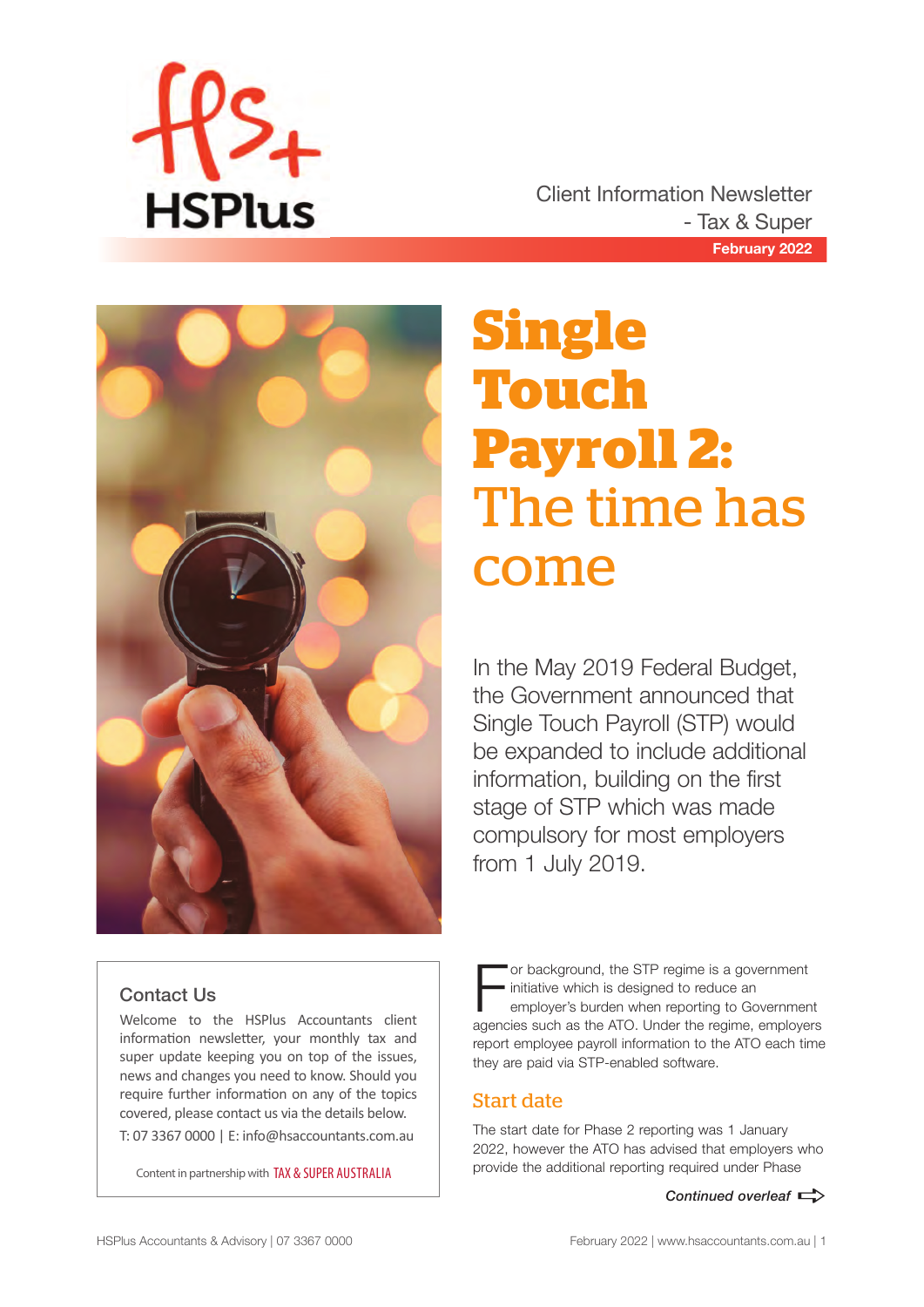#### **Single Touch Payroll 2: The Time Has Come** (continued)

2 by 1 March 2022 will be accepted as having met the deadline.

Digital service providers (DSPs) can apply for a deferral if they need more time to make changes and update their solutions. Such a deferral then automatically applies to customers of that provider. For example, Xero have advised that they have been granted a deferral until 31 December 2022. This means that all customers using Xero Payroll will also have until that date to report their first STP Phase 2 pay run. Check with your provider if a deferred start date applies.

For businesses that need more time to transition, you may apply for an extension beyond your software provider's deferral. Registered accountants and bookkeepers will also be able to apply on your behalf.

On the compliance front, under Phase 2, genuine reporting mistakes will not be penalised in the first year until 31 December 2022.



### Warning: STP 2 is not just a software upgrade

The sheer volume of additional data is perhaps the most notable feature of STP 2. Phase 2 requires employers to develop an understanding of what data is required, in the multitude of STP 2 labels and codes in order to properly drive STP 2 software.

All told, there are 16 new reporting labels and approximately 100 different codes and reporting options. STP2 reported data will help shape employee social security, Child Support Agency and income tax outcomes.

It may the case that the complexities around STP 2 will be too great for many small business owners, and they will need input of their accounting or bookkeeping advisor.

# ATO: Benefits for employers

#### **1. TDN Declarations**

Employers will no longer need to send employee TFN declarations (they will still need to be collected and filed in employee records, however).

#### **2. Closely held payees**

For businesses using concessional reporting, such as is the case for closely held payees, this can be communicated through income types.

#### **3. Lump Sum E Payments**

When making Lump Sum E payments, employers won't need to provide Lump Sum E letters to employees.

#### **4. Payroll Data Integrates with Services Australia**

Payroll information employers provide to the ATO will be shared in near real-time with Services Australia, who can use it to streamline requests.

### What isn't changing?

- The way you lodge, pay and update events
- The due date for lodging events
- The types of payments that are needed
- Tax and super obligations
- End of financial year finalisation event requirements

## In practice

Once your STP 1 solution is upgraded to offer phase 2 reporting, you can transition at any time throughout a financial year. The way you transition from STP 1 to STP Phase 2 reporting will depend on your circumstances and the solution you use.

You should follow your digital service provider's instructions to upgrade your solution.  $\blacksquare$ 

# **Checklist**

 $\boxtimes$  Commence reporting from 1 March 2022

- $\boxtimes$  No penalties for genuine mistakes apply until the start of 2023; the main thing is to commence reporting
- $\boxtimes$  Consult with your existing STP 1 provider about the transition to STP 2
- $\boxtimes$  Seek input from your accountant or bookkeeper around the reporting itself.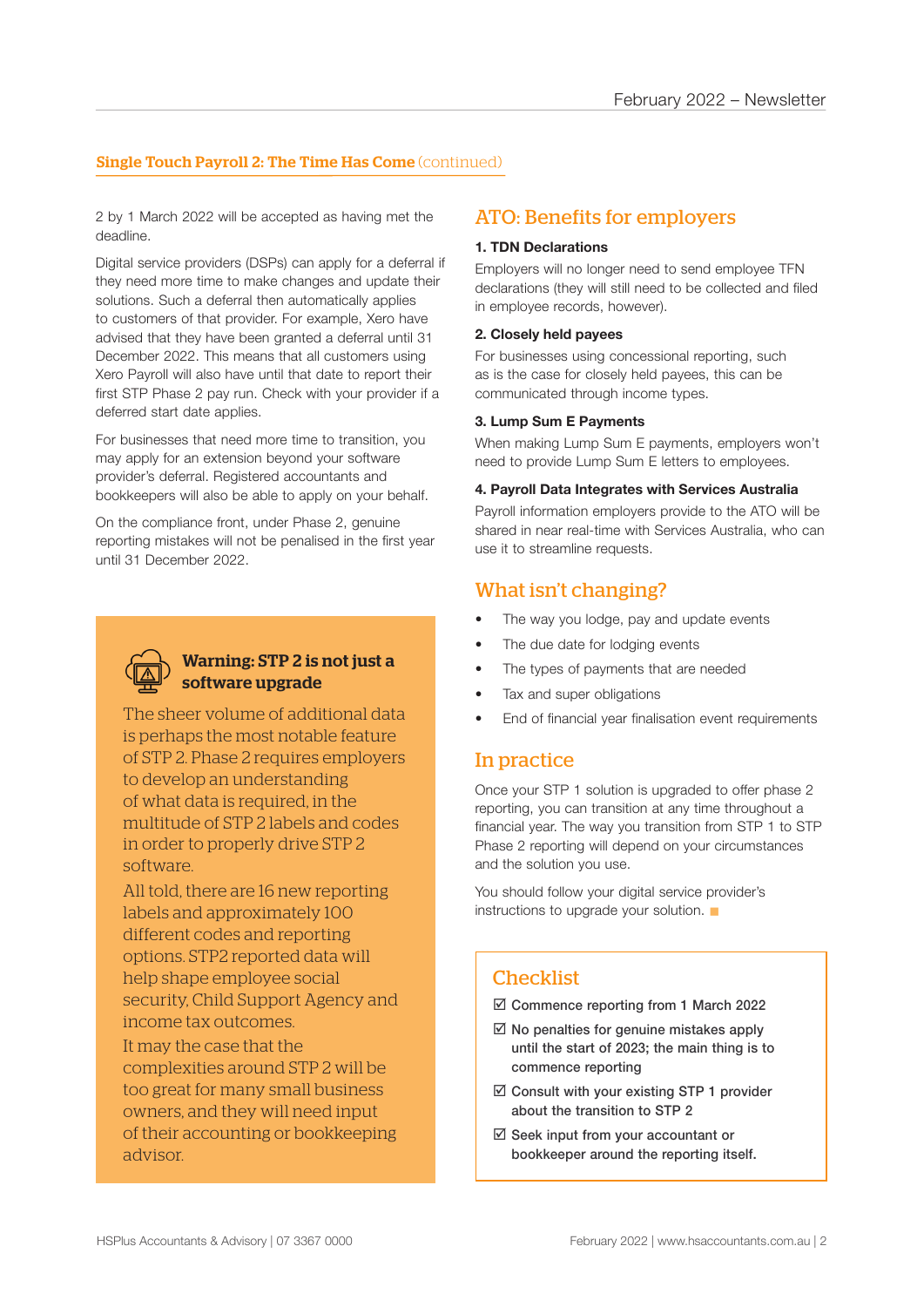

I id you know that there are approximately 10<br>million unintended multiple super accounts,<br>which represents around 35% of all member million unintended multiple super accounts, accounts held by funds?

While in some cases this outcome may be intended, more often than not the creation of multiple accounts is unintended and mainly occurs when employees change jobs and do not nominate the same (or any) account for their super guarantee to be paid into.

These multiple super accounts are costing Australians an extra \$690 million in duplicated administration fees and \$1.9 billion in insurance premiums per year, which is eroding many Australians' hard earned super benefits.

If you are one of these individuals with multiple super accounts, there may be benefits to rolling your accounts onto one super fund.

# The benefits of consolidating funds

There are a number of benefits of rolling your accounts into one fund, including:

- Prevent duplicated fees having one super fund means one set of fees, potentially saving you hundreds and thousands of dollars over your lifetime.
- Easier to manage having all your super in one account makes it easier to manage as there is less paperwork and administration to worry about.
- Maximise your investment returns – once you have consolidated your funds, it will be easier to manage your investment strategy and you'll be able to maximise the funds to invest.

# Things to consider before consolidating

Before you consolidate your funds, there are a few things you should consider, including:

- $\blacksquare$  Check whether you have any insurance cover you may hold life, total and permanent disability cover and income protection through your super funds. When changing funds, you may lose this cover or not receive the same level of cover in the new fund. Individuals with pre-existing medical conditions and those aged over 60 need to be particularly vigilant.
- Compare your super funds it is important to compare your super funds to check on things like fees, insurance premiums, variety of investment options available, performance data, etc before you choose a super fund that meets your needs.
- Check if you can rollout of your current fund  $-$  it may not be possible for you to transfer your money out of your account eg, if you have a defined benefit fund.

Speak to your licensed financial advisor to help you make the right decision, particularly if you're not sure about the adequacy of your new or existing insurance  $coverae.$ 

# $\supset$  HOW TO CONSOLIDATE

Consolidating your super is now easier than ever, using ATO online services or your myGov account.

If you're not sure whether you might have other super accounts, you can also search for lost or unclaimed super via the ATO or by logging into your myGov account linked to the ATO and clicking on *Manage my super.*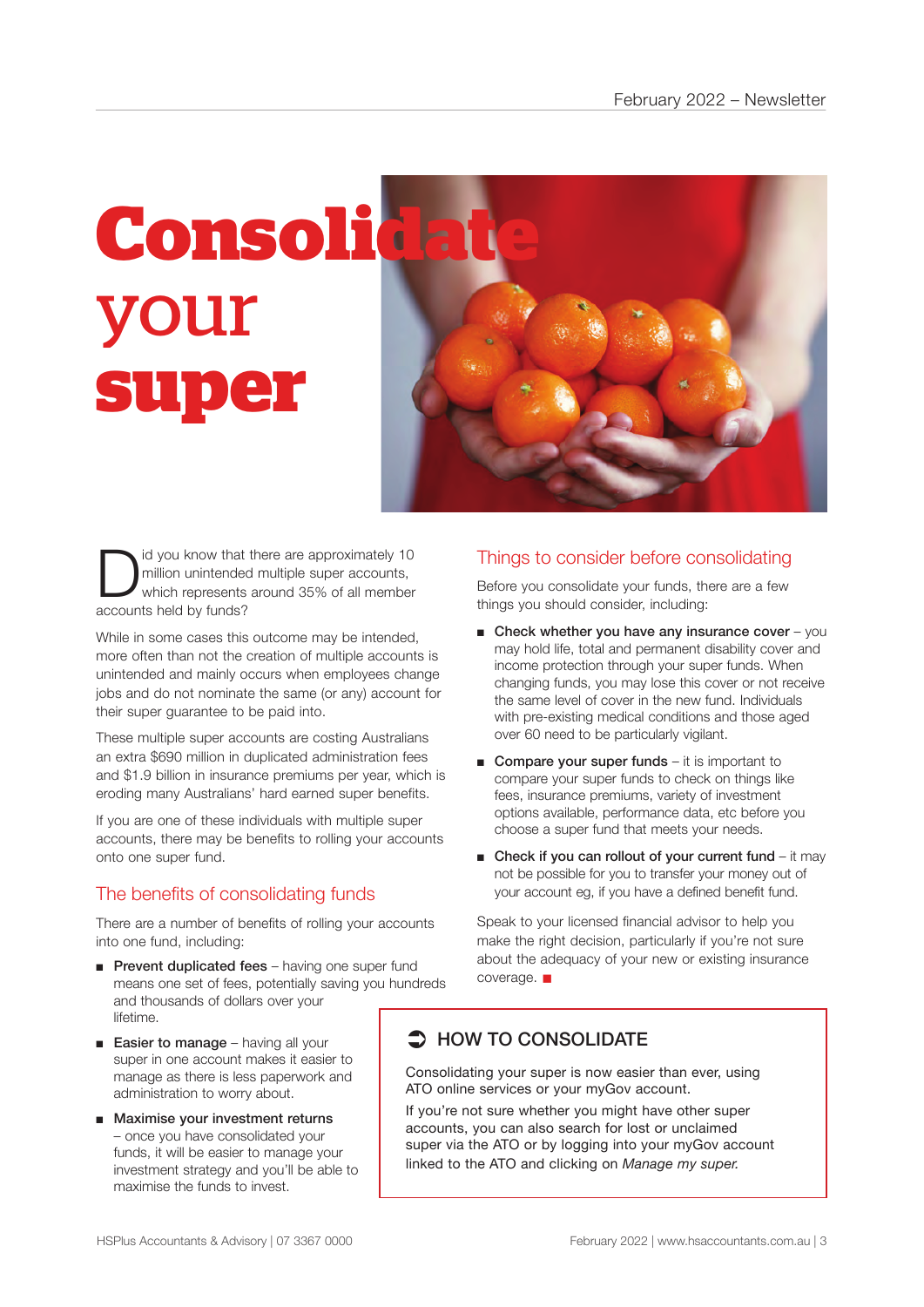# What does Temporary Full Expensing (TFE) of assets mean for me?

As Australia looks to get back to work and continue its recovery, the Temporary Full Expensing (TFE) measures are available to support business and encourage investment. Eligible businesses can claim an immediate deduction for the business portion of the cost of most assets in the year they are first used or installed ready for use.

Usinesses (in this case with an aggregated<br>
cost of eligible assets acquired after 6 October<br>
2020 (Budget pight) in the 2020 21 and 2021 22 turnover less than \$5 billion) can deduct the full 2020 (Budget night) in the 2020-21 and 2021-22 income years. Legislation is currently before Parliament to extend this to the 2022-23 income year as well. Small businesses that use the simplified depreciation rules will also claim a deduction for the balance in their small business pool during this time.

# Can I deduct any assets?

There are some assets that are excluded from the TFE measures, the main ones being:

- certain assets in low-value or software development pools
- capital works (building improvements) that are deducted under Division 43, and second-hand assets used to produce income from residential property
- Primary production assets that fall under Subdivision 40-F and 40-G and horticultural plants
- assets leased on long term hire arrangements
- trading stock and CGT assets, and
- assets not used or located in Australia.

#### How does it work?

Consider the following example of a tour bus business:

#### **EXAMPLE**

On 1 February 2021 it purchases a coach for \$160,000. The business can claim the entire amount as a deduction under TFE.

In March 2021 it constructs a customer wait lounge at its office for \$50,000. Because the expenditure is on capital works, the business can't claim a deduction under TFE (it will be subject to a claim under Division 43 instead). On 15 April 2021 it incurs \$10,000 while improving an existing depreciating business

asset. The business can claim a deduction for these costs under TFE.

On 20 June 2021 it purchases a work vehicle (SUV) for \$65,000 which will be used solely for business use. This asset is eligible for TFE, but the deduction will be subject to the car limit (\$59,136 in the 2020-21 income year). The excess is not available as a tax deduction. This is in contrast to the earlier example where a \$160,000 coach was purchased. Such a vehicle is not a car for depreciation purposes and therefore a full deduction can be claimed because it is not subject to the car limit.

At the end of the 2020-21 income year, it had a balance in its small business pool of \$100,000. The business will deduct the balance of the pool under TFE.

*Continued on page 6*  $\Rightarrow$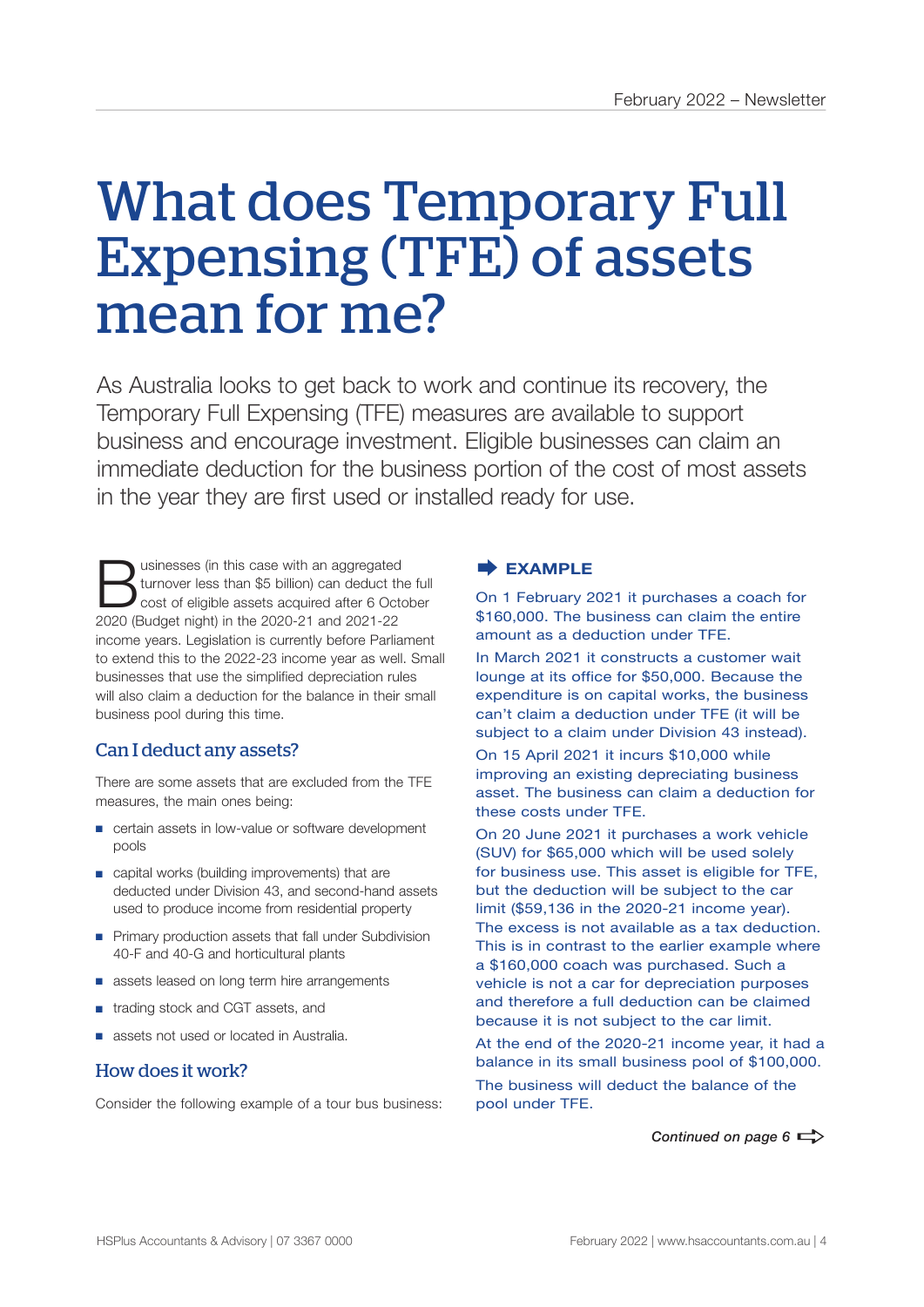# Topping up your concessional contributions

Thinking about making up for lost time and making extra contributions to top up your super? The good news is that the "catch-up" concessional contribution (CC) rules can help individuals who feel they have missed out on building their retirement savings to make extra before-tax contributions.

**Remember, CCs can include super guarantee**<br>
sacrificed amounts and tax-deductible personal<br>
contributions contributions from your employer, salary contributions.

# What are catch-up CCs?

You can carry forward any unused CC cap amounts that have accrued since 2018/19 for up to five financial years and use them to make CCs in excess of the general annual CC cap (currently \$27,500 in 2021/22).

You can then make a CC using the unused carry forward amounts provided your total super balance at the end of the previous financial year is below \$500,000.

Once you start to use some of your unused cap amounts, the rules operate on a first-in first-out basis. That is, any unused cap amounts are applied to increase your CC cap in order from the earliest year to the most recent year. So, when you use some of your unused cap from prior years, the unused cap from the earliest of the five-year period is used first.

And remember, if you don't use your accrued carry forward amounts after five years, your unused cap amounts will expire. So it's best to use it before you lose it! (See example overleaf.)

# Who can benefit from catch-up contributions?

Catch-up contributions may assist individuals who:

- Previously couldn't afford to make additional contributions
- Have spent time out of the workforce to study, look after children or elderly family members
- Work part-time or are casual employees
- Have interrupted or non-standard work patterns (ie, self-employed people)
- Dispose of an asset and want to reduce their tax and further maximise their contributions to super
- Receive a windfall/inheritance and want to contribute the funds to super.

If you finally have capacity to make extra contributions and want to build your super, utilising the catch-up CC rules can allow you to make up for lost time and be an easy way boost your super for retirement.

*Continued next page* 



HSPlus Accountants & Advisory | 07 3367 0000 February 2022 | www.hsaccountants.com.au | 5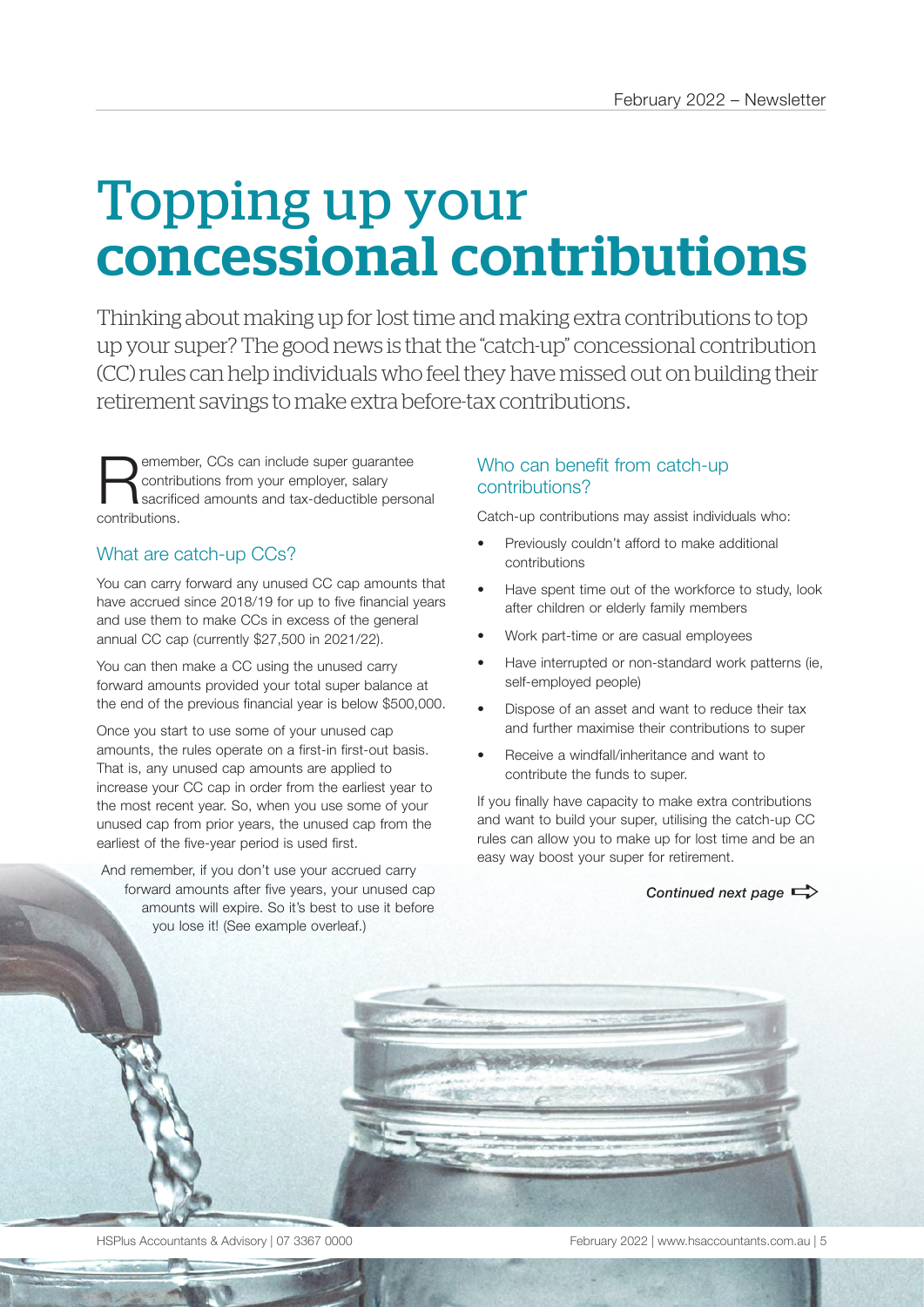#### **Topping up your concessional contributions** (continued)

**Example: Stephanie's accrued unused cap amount over three years** 

During 2018/19, Stephanie's employer made super guarantee contributions of \$10,000 into her super fund. No other CCs were made that year.

As a result, Stephanie has an unused cap amount for 2018/19 of \$15,000 (\$25,000 – \$10,000).

Assuming Stephanie accrued unused cap amounts of \$15,000 three years in a row (ie, for

2018/19, 2019/20 and 2020/21), she could make CCs in 2021/22 of up to \$72,500 (\$45,000 unused cap amounts + \$27,500 annual cap for 2021/22) without exceeding her CC cap.

Note, for Stephanie to utilise her unused cap amounts, her total super balance at 30 June 2021 must be below  $$500,000$ .

|                                                          | 2018/19  | 2019/20  | 2020/21  | 2021/22  |
|----------------------------------------------------------|----------|----------|----------|----------|
| CC cap                                                   | \$25,000 | \$25,000 | \$25,000 | \$27,500 |
| CCs made                                                 | \$10,000 | \$10,000 | \$10,000 | \$72,500 |
| Unused CC cap                                            | \$15,000 | \$15,000 | \$15,000 | \$0      |
| Unused CC cap amount used                                | N/A      | N/A      | N/A      | \$45,000 |
| Cumulative unused CC cap<br>amount remaining at year end | \$15,000 | \$30,000 | \$45,000 | \$0      |
|                                                          |          |          |          |          |

#### What does Temporary Full Expensing (TFE) of assets mean for me? (continued)

#### What's my benefit?

As these examples show, the brought-forward deductions available under TFE can be substantial.

It's important to note though, that the main benefit to businesses of TFE is one of timing. It brings forward the deduction on assets that would normally be spread over several years. This means the business may pay less tax, or no tax, now (but more in the future). All told, the immediate benefit is that TFE can assist cash flow.

The business can then potentially use that extra cash flow to make further investment or support operations.

We note that it is possible for some businesses to opt out of TFE (for example, for a number of reasons, it may not be advantageous from a tax perspective to generate substantial tax losses that TFE may generate). Ultimately, any decision to opt out will usually rest with you and your accountant.  $\blacksquare$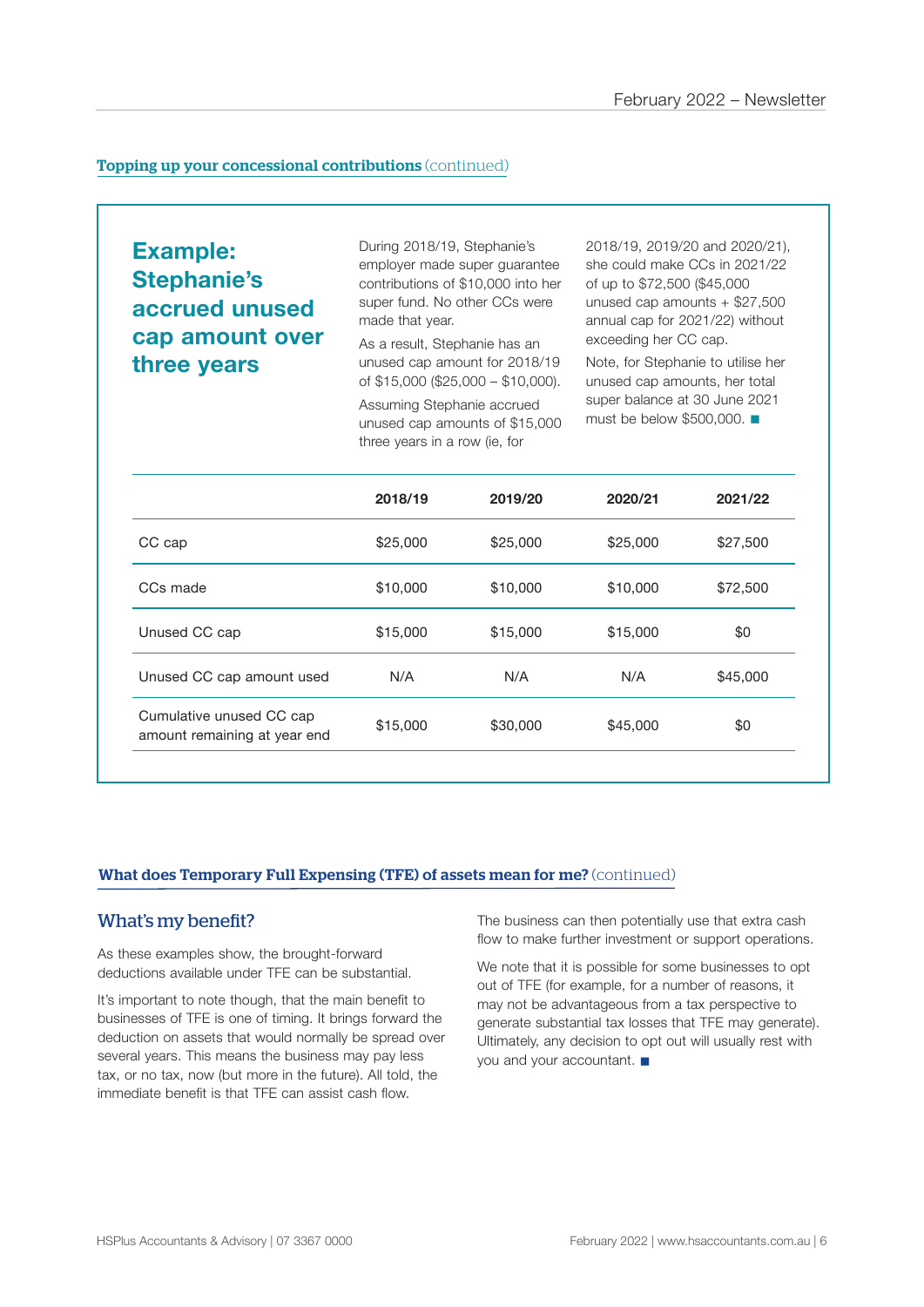#### February 2022 – Newsletter

# **Your Business Structure**

At the start of each year, business owners typically review their affairs, including at times their trading structure. Others may be going into business and choosing their initial structure. There are four main business structures – sole trader, company, trust, and partnership (or a combination of these).

# **Sole trader**

This is how many businesses commence. Under this structure, an individual operates the business and is liable for all aspects of the business including income, debts and losses. These can't be shared with any other individual. Advantages of this structure include simplicity, and minimal set up or ongoing costs. Disadvantages include personal liability, and also an inability to take on a business partner, noting however that as a sole trader you can still employ workers.

# **Company**

Here, the directors (and mainly in the case of small businesses, shareholders) run the business. The company itself pays tax on the income at a reasonably low company tax rate of 25%, though directors can be personally liable for tax if they are caught by the personal services income (PSI) rules. These rules can come in to play where the business income is a result of your personal effort, expertise or skills.

Subject to any personal guarantees or any director penalty notices being issued, companies provide asset protection for the owners, potential legal tax minimisation, they easily allow the admission of new business partners, and they can trade anywhere in Australia. On the downside, companies are not eligible for the 50% CGT discount, are highly scrutinised and regulated, and are reasonably expensive to establish, maintain and wind up.

# **Trust**

This is quite a common business structure whereby the trustee holds your business on trust for the benefit of the beneficiaries (usually the business owners, but can include other parties such as family members, companies etc). The trustee can be a person or a company and is responsible for the operation of the trust including compliance with its deed. In practical terms, the beneficiaries pay tax on the trust income that they receive from the trust at their own tax rate. Note however that trust income may be caught by the PSI rules, see earlier.

#### *Continued next page*  $\Rightarrow$